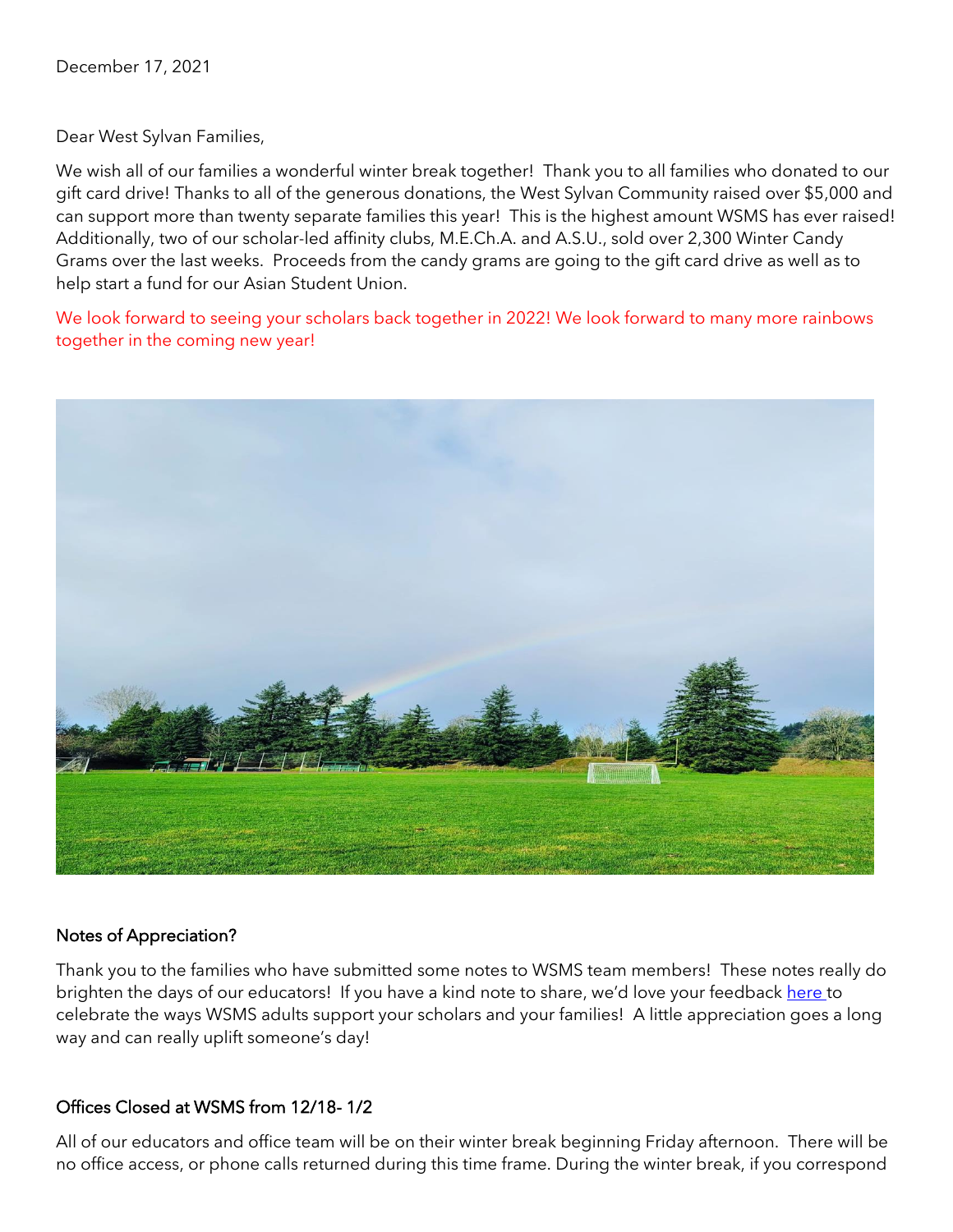with WSMS staff via email or voicemail, please look forward to having them respond after break has concluded. We wish you all a wonderful time with family and loved ones over the break! Should an emergency with your scholar occur over the break, please contact:<https://oregonyouthline.org/> or 911.

# Talented and Gifted (TAG) Nominations 2021-2022

\*DEADLINE EXTENDED: All forms are due by Friday, January 7th, 2022

For more information, check out the West Sylvan TAG Site: [https://sites.google.com/pps.net/west-sylvan](https://sites.google.com/pps.net/west-sylvan-tag/)[tag/](https://sites.google.com/pps.net/west-sylvan-tag/)

Interested in nominating your child for TAG? Here's how it works:

1. You'll fill out and submit the Parent Nomination form available at the West Sylvan TAG site (in your preferred language) for your child before Friday, January 7th.

2. Once you've submitted the Parent Nomination Form, the West Sylvan TAG Coordinator will have the child's subject-appropriate teacher fill out a Teacher Nomination form for your child.

3. MAP Mathematics scores are reviewed for a Mathematics nomination, MAP Reading for a Reading nomination, and the NNAT3 for an Intellectual nomination.

4. In spring of 2022 (right now, probably January or February), the district TAG office will send out letters informing parents and guardians that their child has or has not been identified as TAG, and in what areas. Services will begin for TAG scholars at that time.

Please click the link below in your preferred language to nominate your child.

[English](https://forms.gle/oKdyah1MXX1eN8WB6) [Spanish](https://forms.gle/b6VJZP69C2gqsgN3A) [Chinese](https://forms.gle/xd5drKJcwbqSYQXAA) [Russian](https://forms.gle/LmChwsdKZ1svWoB76) [Vietnamese](https://forms.gle/2sEfWP7EReDPZzRV7) [Somali](https://forms.gle/F4QvUYHYnHJEBtNMA)

\* Important Note: These links are for West Sylvan Middle School ONLY. Each PPS school has its own nomination form. If you want to nominate a child for TAG who does not attend West Sylvan, please contact that school to find the appropriate nomination link

# 8th Grade Families of Future Lincoln Cardinals:

Lincoln High School is excited to get to know and welcome Future Cards who will be the first to join us in our new state of the art school this fall! Thank you to all the 8th Grade families who attended the Information Night on Wednesday 12/8. You can access recorded video presentations for the vast majority of the school's departments at [this link.](https://docs.google.com/document/d/1akss3Eusq9MlyP-PvFwRyIQLiNIJLW5cydpmZ9ksGAs/edit?usp=sharing)

# \*Please note that current 8th Grade students at West Sylvan do not need to re-enroll to attend Lincoln High School.

High School Transfer Request Deadline Extended to December 22 at 5 p.m.

More information can be found [here,](https://drive.google.com/file/d/12mUe7prevDXL84NJOTDmwm2Rd2uobJID/view?usp=sharing) if you are applying for a different high school for programmatic offerings.

# ID Cards:

By the first week back, all of our scholars should have their new school ID card on a lanyard with a protective case. We are asking scholars to wear their IDs throughout the day while on campus. This is helpful to quickly identify our scholars throughout the building, the IDs assist with checking out materials in the library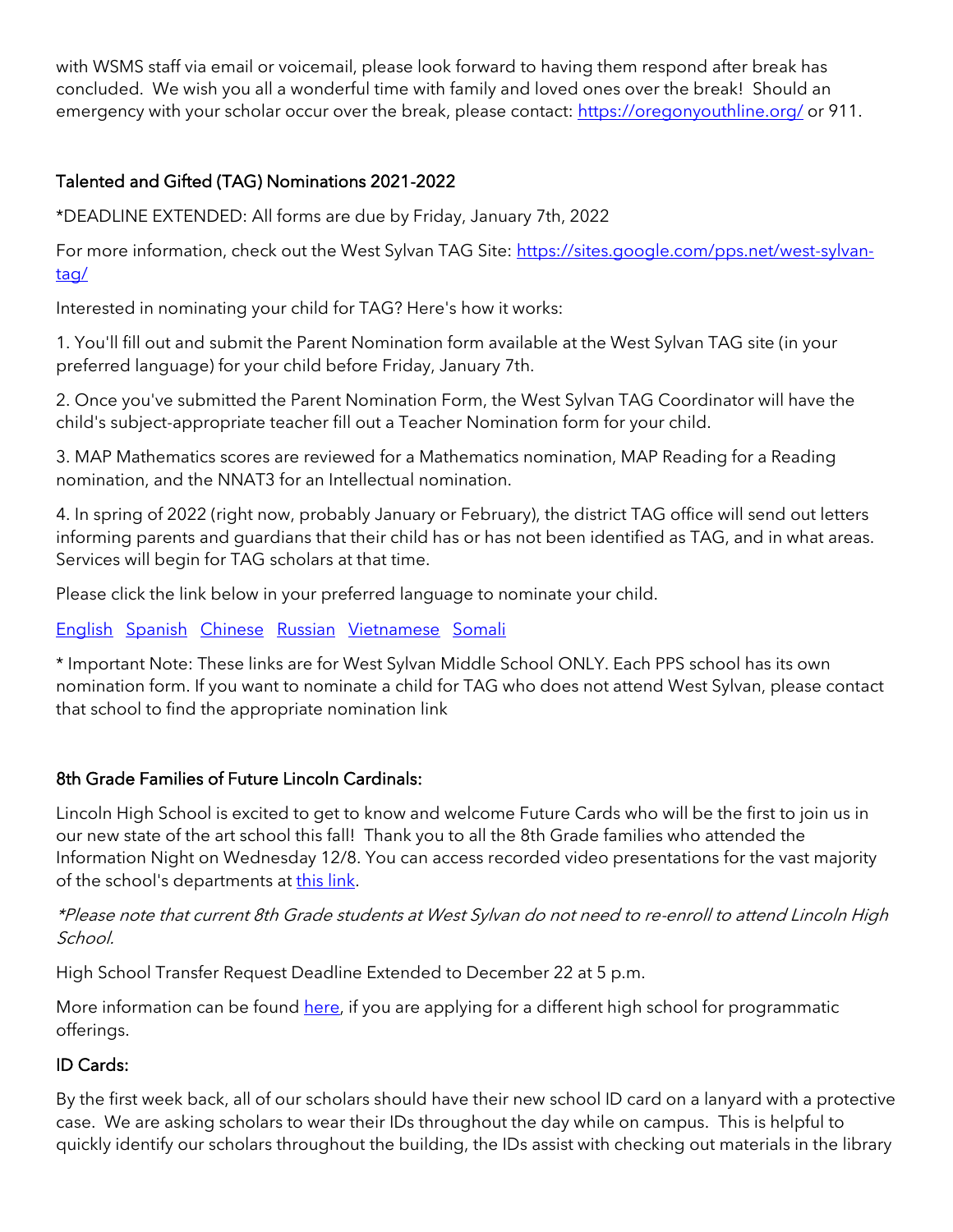and during lunchtime, they help staff with knowing who they are seeing in the hallways, and it will assist our transportation team to identify scholars as they enter and exit buses (if they ride transportation). Carrying a form of ID is a safety measure we will be encouraging with all scholars as we start 2022 together. Please help reinforce this idea at home.

### WSMS Drama Production 2022:

We are so pleased to announce that Kacey CdeBaca will be working with our talented scholars to audition for and put on a spring play for 2022! The flyer is [here.](https://drive.google.com/file/d/1IaZuyQpo8qyHRZaSCV1EA3nsbkW7OiVS/view?usp=sharing)

### Help with cell phones:

Our catch phrase that we use at WSMS regarding cell phones during the school day is, "Out of sight and away, unless we say." There are times when scholars may need to access their devices for family reasons or even in instructional settings, and we encourage speaking with an adult if such a need arises. Also, several families have had concerns with their scholars' use of cell phones throughout the day for non-instructional reasons. Some families have inquired about apps that can restrict various features on cell phones for scholars throughout the day so that they are not on social media and are not tempted to engage with others through social media platforms.

Here are some tips we have given families: NY Times Article: [The Best Apps for Managing Your Kids Phone;](https://www.nytimes.com/wirecutter/reviews/best-apps-to-manage-your-kids-phone/) [Support for Apple](https://support.apple.com/guide/iphone/set-up-parental-controls-iph00ba7d632/ios) [Support Google;](https://support.google.com/families/answer/7103340?hl=en) [Family Time Article & Tips;](https://familytime.io/) [Verizon Support;](https://www.verizon.com/support/verizon-smart-family-restrictions-video/)

# Test to Stay Program:

PPS plans to start the Test to Stay program in January. If your family has yet to complete the consent forms [here,](https://sharedsystems.dhsoha.state.or.us/DHSForms/Served/le3560e.pdf) please complete them and either scan them to [nhartman@mesd.k12.or.us](mailto:nhartman@mesd.k12.or.us) or have your scholar return them to the attendance office window. More details will be shared from the district. Here are some key points from the expected Test to Stay plan. If a consent form is completed, any non-symptomatic scholar who may have been exposed to an individual with a positive COVID-19 result on campus could test to stay on campus. We would give the BinaxNOW rapid nasal swab test on campus to non-symptomatic scholars who could have been in close contact with someone on campus with a positive COVID-19 test, and pending a negative result, scholars would return to class, rather than automatically being advised to quarantine at home. [Here i](https://docs.google.com/document/d/1RiifxD8ZyotgtTy4q0zU6VYEbklFNPNaDJapztiE6EI/edit?usp=sharing)s more information.

### COVID-19 Vaccinations for Ages 5-11:

PPS has started to partner with local health agencies to provide school sites where families may choose to access the vaccination for scholars aged 5-11 now that they are approved to move forward. More details are [here.](https://www.pps.net/site/default.aspx?PageType=3&DomainID=4&ModuleInstanceID=1492&PageModuleInstanceID=1594&ViewID=ad4d6d9d-7046-48e7-a548-a6a23a68d076&RenderLoc=0&FlexDataID=173571&PageID=1)

### OHSU COVID Screening Kit Information: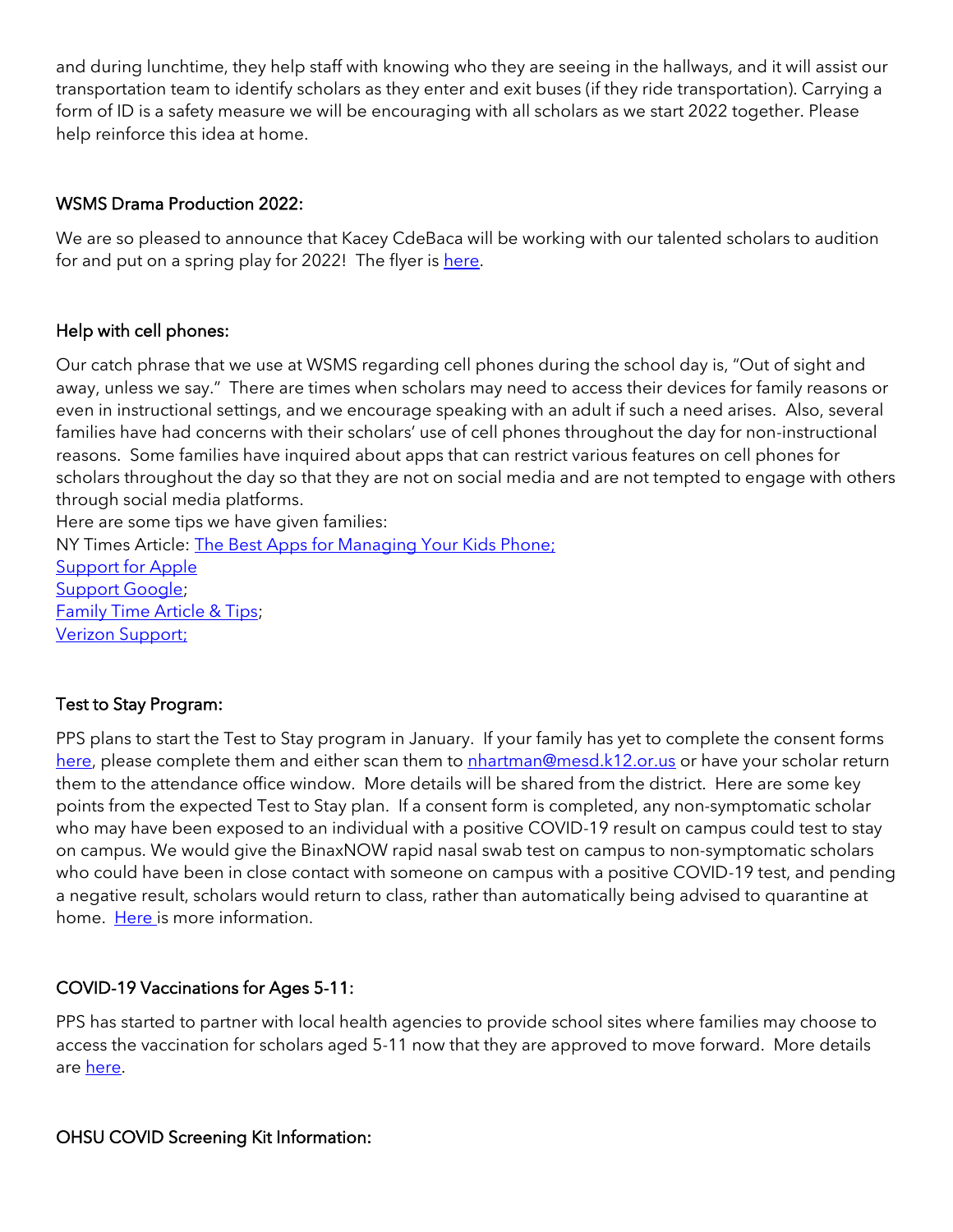PPS has partnered with OHSU to arrange for weekly COVID-19 screening test kits, which arrived just before the Fall break. Test kits are for non-symptomatic home screening only. We are distributing these once a week on Thursdays, during the last few minutes of 7th period, to all scholars who opted-in to the program and submitted completed consent forms. Scholars may drop off signed forms to our attendance window, or families can scan and send them via email to jsolonche@pps.net. Testing kits will be distributed to participating scholars once a week on Thursdays. Scholars will do the saliva test at home the next morning and return the kits on Friday morning at the Main Office. OHSU picks up the kits each Friday, processes them, and sends results directly to families. If you haven't signed up and are still interested, the forms are below.

Consent forms to sign and return to West Sylvan:

- [OHSU Weekly Screening Authorization Form](https://drive.google.com/file/d/1WKfLwknOXIYGfjiVTURKB7wvlQW8DAhR/view?usp=sharing)
- [General Consent School Opt-In Form](https://drive.google.com/file/d/1JELJW3M6_gp013Dp_Z7QDpvKmsqC5G-S/view?usp=sharing)

### Food Services and Lunches:

Breakfast and lunches continue to be free for all scholars throughout the year. As the temperatures have dropped, all scholars who want to remain indoors have indoor options for both eating and their free time during lunch. That said, regardless of the temperature, many scholars still feel most comfortable both eating outdoors and remaining outdoors throughout recess to engage in outdoor play. Please encourage your scholar to dress for the weather if they are choosing to play outdoors in colder temperatures. Understanding that there is not a one-size-fits-all approach to this unstructured lunch time, we are allowing scholars to choose indoors or outdoors, assuming that it is not pouring down rain.

# 8th Grade Promotion Planning:

We are seeking interested volunteers to help plan our final culminating event, promotion, for our 8th graders. Anyone interested in either helping plan events, set up events, or simply donate to help purchase items to make 8th grade promotion special for our 8th graders is encouraged to complete this interest form [https://forms.gle/Gi3NaW3dNDFK8fNK8.](https://forms.gle/Gi3NaW3dNDFK8fNK8) We will start meeting in 2022. All details related to dates, locations and activities are still pending.

### WSMS Foundation Fundraisers:

Please support our WSMS Foundation! Every contribution helps our school by allowing us to fund important staff positions, as well as educational opportunities for your scholars!

The WSMS Foundation is taking any of your recyclable aluminum can donations, and will apply any funds raised toward renovations to our Counseling office. Please see our [flyer here to "Save your Empties!"](https://drive.google.com/file/d/1QXOTJmEblkxG_rK04tEK5aEuwcpa-NT4/view?usp=sharing) Feel free to drop off your bagged items in the front of school adjacent to the cafeteria any day of the week. All proceeds will help improve the counseling center.

You can find out more information about our WSMS Foundation and their amazing work for our scholars [here.](https://www.westsylvanfoundation.com/) Also follow them on Instagram @west.sylvan.foundation and check out our West Sylvan students in their school, sports, performances, events…

If you have a scholar event, announcements related to scholars and their achievements, or you'd like to advertise let us know. Email Lisette Crepeaux at [thecrepeauxs@gmail.com.](mailto:thecrepeauxs@gmail.com)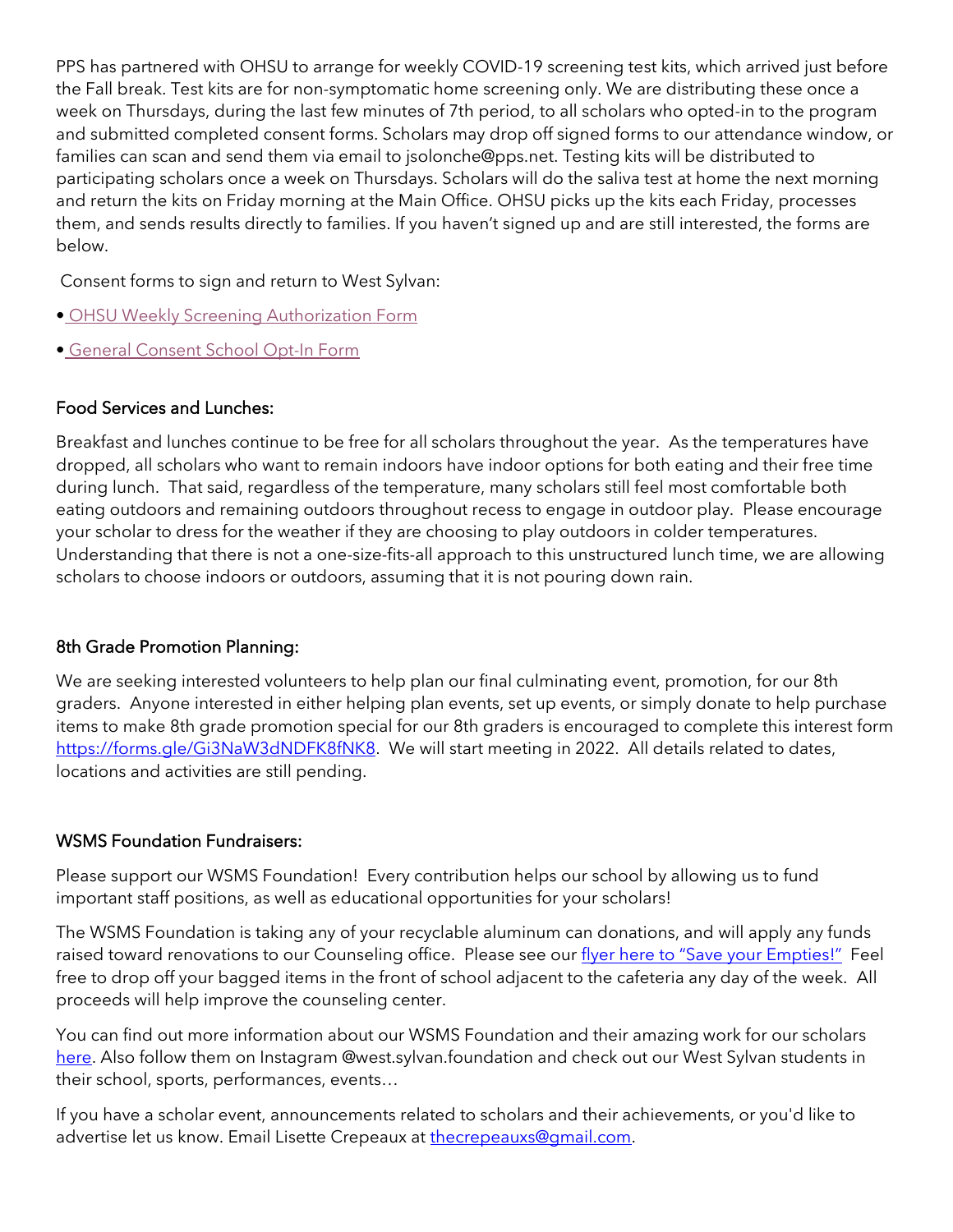## Yearbooks:

Our Yearbook staff is starting to collect pictures for this year's issue. Did you know it's easy to share photos to be included in the Yearbook? Just go to hieshare.com and enter the code sylvan22 to upload your photos (use all lower case for the code). MASKS OFF please. We want to see their shining faces in the yearbook! Be sure to accurately label each photo with the scholar's name and grade. There's no guarantee every photo will be included in the book, but we will try our best. [Tutorial for using eShare.](https://herffjones.wistia.com/medias/h1e7m2ythz) Tutorial for using [eShare from your phone.](https://herffjones.wistia.com/medias/62ap3qbbp3)

All sales of yearbooks will be pre-ordered directly through an outside company. Yearbooks will not be purchased through the school. To order your yearbook, go to vearbookordercenter.com and enter code 6339.

# School COVID updates:

Our standard operating procedure is to notify everyone when a positive COVID-19 case is confirmed through MESD, even if your scholar was not a close contact. Sharing a class does not meet the threshold for being a close contact. We also do not manage outside sports contacts or the notifications with private sports teams. We depend on families to self-report to our office in a timely manner when there is a positive COVID-19 case in the family. When a positive COVID-19 case is reported, the following may prevent a scholar from being identified as needing to quarantine, which is why it's so important that we all continue to be safe:

Being fully vaccinated

Wearing a mask correctly and consistently

Practicing appropriate physical distancing

Anyone asked to quarantine is advised to stay home for 10 days from the date of the exposure when they are not fully vaccinated. If fully vaccinated, scholars and staff who are symptom-free are not required to quarantine. In addition to assigned classwork to complete remotely, this PPS website has been created with a variety of resources for continued remote learning [here,](https://sites.google.com/pps.net/ppsquarantinelessons/home?authuser=0) in the case of a recommended quarantine.

### Uploading Proof of Vaccinations:

Families can also upload their scholars' vaccination status when they complete the yearly registration verification processes. Directions to upload items ar[e here](https://docs.google.com/document/d/1AxHhVVEjAqJxV1Vuh9PnfwkZHcp-Tde_x6iFOOEy58Y/edit) for ParentVUE. When families have items uploaded, this information shows up in ParentVUE under the documents tab on the scholar page for internal administrative review.

### Ski Bus:

Please see more information [here,](https://drive.google.com/file/d/1ix1Sh53HNhRhw4TY-eUKEotfC4dzRsNX/view?usp=sharing) if your scholar may be interested in engaging in this activity. This is not a school or district-sponsored activity, and the trips are not supervised by any PPS personnel. Flyers are attached for your [review.](https://drive.google.com/file/d/1FRriRObLFlZVb-TdYi3_QNwW4D_vQv79/view?usp=sharing)